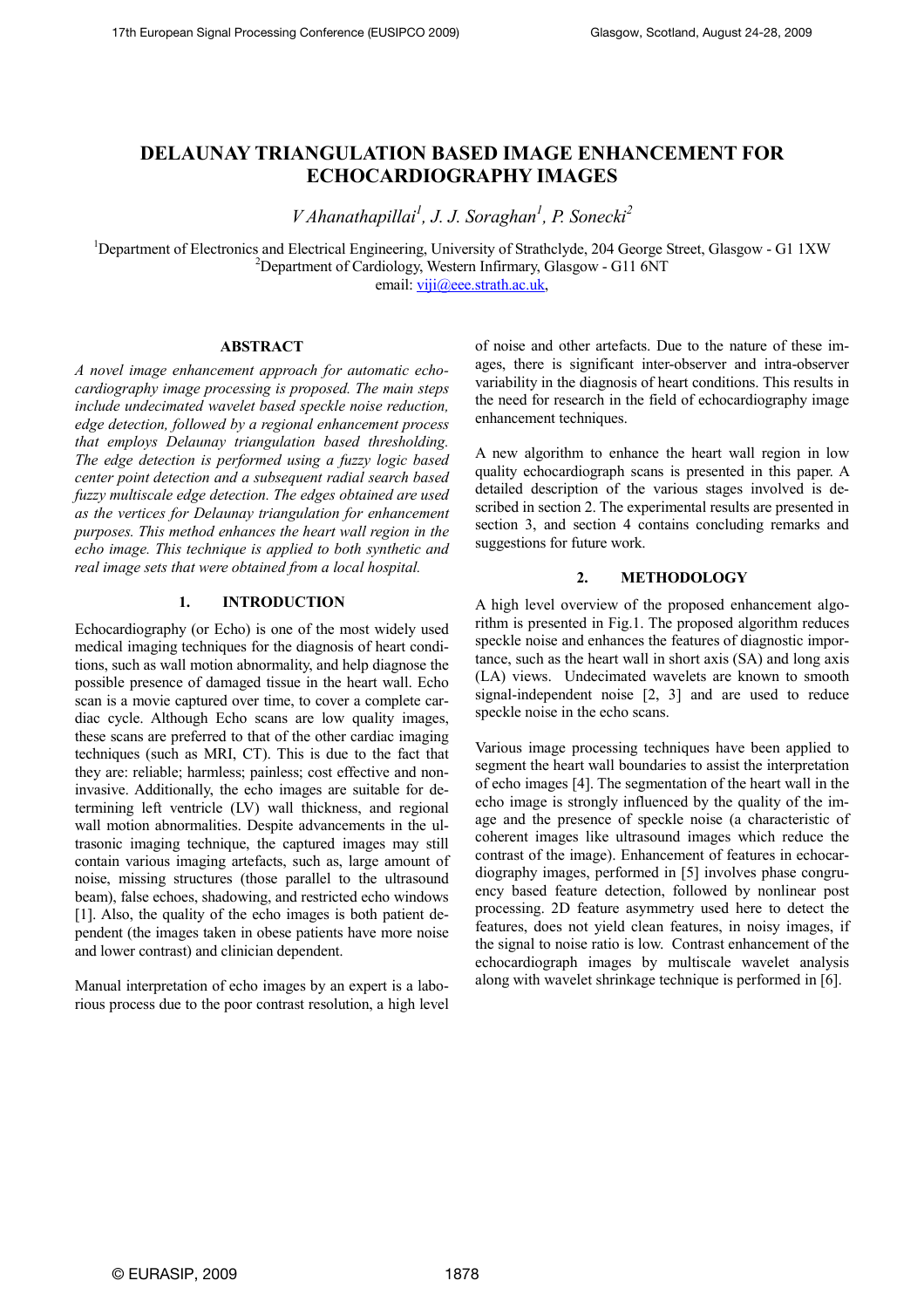

Fig. 1 Enhancement Algorithm Overview

In our work, prior knowledge of the images is taken into account for enhancing the echo scan. To determine the region of interest, the center point and wall boundaries are detected by performing fuzzy center point detection [7] and fuzzy multiscale edge detection [8]. Then, a triangular meshing technique called Delaunay triangulation [9] is used to divide the region of interest into smaller regions using the edges obtained in the previous step. This triangulation technique divides a surface into regions with common characteristics that are particularly well-suited for image processing applications[9]. Delaunay has been used to represent shapes in images and used for image segmentation [10] and also used to form high resolution image from low resolution frames [11].

#### 2.1 Speckle noise reduction

Speckle noise caused by backscattering, is a random, interference pattern in coherent images such as ultrasound images. The texture of the observed speckle pattern does not correspond to the underlying anatomical structure of the heart. In this algorithm, undecimated wavelets are used to decompose the image (up to 4 levels) into approximation and details. An average filtering is applied to the approximation and mean based smoothing is applied to the details, which is defined mathematically for an image  $I(x, y)$  as

$$
I(x, y) = \begin{cases} I(x, y) & \text{if } |I(x, y)| \le N \\ N & \text{if } |I(x, y)| > N \end{cases}
$$
 (1)

where N is the mean value of row of the pixel  $I(x, y)$  and x, y are the pixel coordinates.

The above representation can be explained as follows. Firstly the mean value (N) of each row is computed. If the absolute value of a coefficient in the row exceeds the mean value then it is replaced by the mean. This operation is used to smooth the sudden changes of coefficient values. The same operation



Fig. 2 Original Image (left) and image after speckle noise reduction (right)

is applied to all rows of the sub-bands. Then the image is reconstructed using all the modified sub bands to get the noise reduced image as shown in Fig. 2.

#### 2.2 Edge detection

The multiresolution-based algorithm proposed by [7] is used in this work for cardiac left ventricular (LV) epicardial and endocardial boundary detection. It is a center-based approach, where the edges are searched along the radial lines starting from the LV center. The advantage of using this approach is that the processing time is reduced as the boundary search problem is transformed from two dimensions to one dimension. This fuzzy multiscale edge detection technique comprises of two main stages, the automatic LV center point detection for all the echo frames, LV boundary detection on radial lines and spatial/temporal processing of the extracted boundaries and Cubic B-Spline LV boundary approximation [8]. These stages are described in the following sections.

### 2.2.1 Left Ventricle Centre Point (LVCP) detection:

The automatic LVCP detection is performed using the knowledge that the LV is close to the center of the image plane and the grey level of LV cavity is dark with characteristic dark neighbourhood pattern. The local and global knowledge of the echo images are represented by fuzzy membership functions and the candidate LVCP pixels are obtained by using fuzzy logic operators. In other words, fuzzy membership functions are used to represent

- Spatial information (LVCP is in the center part of the image),
- Morphological information (LVCP is close to the vertical diameter of the LV passing through the lowest point of the posterior epicardial boundary), and
- Intensity information (LVCP is a dark pixel).

These membership functions are combined by applying fuzzy operator for intersection to select the higher membership degree at the output. After obtaining most probable candidates for the LVCP, a template matching is performed for these candidate pixels to obtain the most likely LVCP. Template matching is used here to search for specific patterns (dark neighbourhood pattern) within the LV cavity [7].

#### 2.2.2 Left Ventricle Boundary detection:

The reason for using the center-based and radial search based approach, proposed by [8] is the observation of radial ori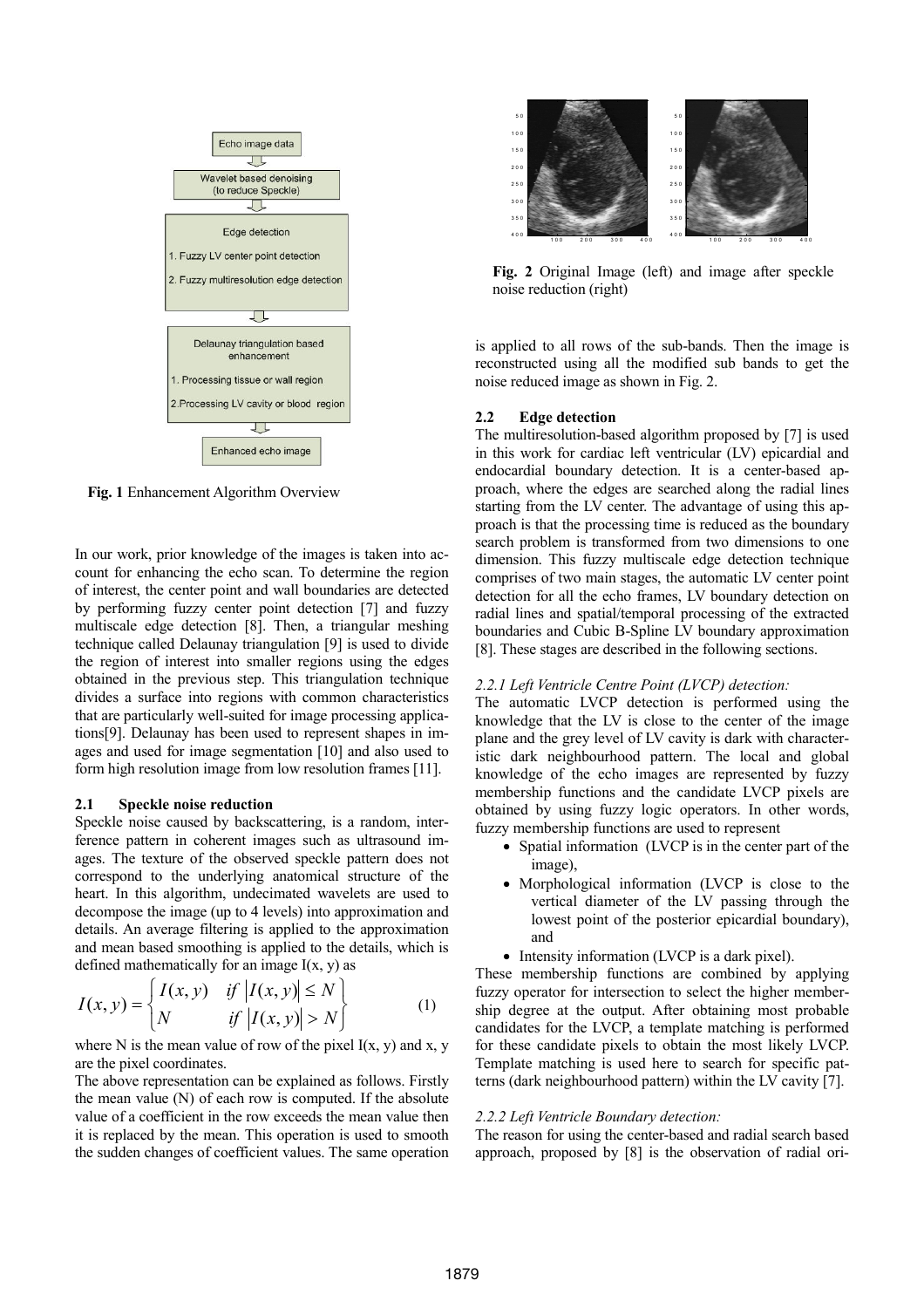ented motion of the LV boundary in the echo movie. In this approach, the edges are searched along the radial lines starting from the LV center. The radial lines through the anterior wall are combined to determine the epicardial, endocardial edges and their difference to get the LV wall thickness. Using these edges along with the LVCP, a region of interest (ROI) is defined for both endocardial and epicardial boundaries. A rough estimate of the epicardium is estimated. Other than the first radial line, a ROI is modelled by including a region on either side of the detected edge in the previous radial line.

Similar ROI is modelled for the endocardial edges. The endocardial and epicardial edge points are extracted from these radial lines in the ROI using Fuzzy Multiscale Edge Detection (FMED) [8]. The wavelet transform (WT) of the radial line profile is performed. Local maximum at a given WT scale represents the positive step edge in the signal. Fuzzy membership functions are used to represent the WT scales. Appropriate membership value is assigned to all the points coincident with the local maxima. The different scales are combined by applying fuzzy operator for intersection to extract the edge in the ROI. The extracted endocardial and epicardial boundaries are refined by applying cubic B-cpline approximation to get a continuous and smooth boundary.

#### 2.3 Delaunay triangulation

The tissue or wall region in the echo images is represented as bright regions due to strong reflection, while the left ventricle cavity or the blood region is a dark region. The contrast enhancement is achieved by brightening the wall region and darkening the blood region, by dividing the echo image into smaller regions and performing non-linear processing in those regions. Dividing the entire image into uniform regions does not work as different regions have to be processed differently. It is also computationally expensive and unnecessary.

Delaunay triangulation, introduced by Boris Delaunay in 1934 is used in this work to divide a surface into triangular regions with common characteristics that are particularly well-suited for image processing applications. This triangulation is performed by using the points or edges obtained from the image. For a set of points, V in a plane, Delaunay triangulation is performed in such a way that there is no point in the circumcircle of the triangles (that is, no point is within the circle passing through three vertices of triangle) in the network.

Delaunay triangulation is advantageous over other meshing based techniques as it maximizes the minimum vertex angles of the triangles in the network, so that the triangles formed tend towards equiangular triangles, avoiding sharp and stretched triangles. This triangulation is suitable for interpolation as the pixel values within the region in the final image is directly related to the triangle region in the network. Delaunay triangulation is performed in the heart wall region between the endocardium and the epicardium to divide it into triangular regions and these regions are processed by applying a thresholding technique. This is followed by a processing the blood region on a similar fashion.

### 2.3.1 Processing tissue or wall region:

 To select the wall region for processing, the endocardial and epicardial boundary edges along with 2 other set of edges formed, 3 pixels and 6 pixels away from both the edges are considered as vertices for triangulation. The wall region closer to the edges is divided into smaller regions by forming 2 bands with 3 pixels width from the inner and outer wall and the region in-between them is divided into a comparatively larger triangles. The triangulation performed in the wall region can be seen in Fig. 3(b). The triangles formed in the blood region are not considered for processing in this stage. After performing the triangulation, a thresholding is applied within the triangular region. In the tissue region, a mean based thresholding is applied, which is defined mathematically for a triangular region  $I_i(x, y)$  as

$$
I_i(x, y) = \begin{cases} I_i(x, y) + \frac{M_i}{5} & \text{if } I_i(x, y) \le M_i \\ I_i(x, y) & \text{if } I_i(x, y) > M_i \end{cases}
$$
 (2)

where  $I_i(x, y)$  and  $M_i$  are the pixel value and the mean of the pixels within the triangular tissue region, x and y are the pixel coordinates. The above representation can be explained as follows. Each pixel within the triangular region is compared with mean of the pixels within the region. If the actual pixel value is less than or equal to the mean, then the pixel value is incremented by 1/5th of the mean, otherwise the pixel is retained.

#### 2.3.2 Processing LV cavity or blood region:

The blood region is divided into triangular regions by considering the center of the LV cavity and the endocardial boundary as vertices for triangulation, followed by thresholding which is defined mathematically for a triangular region  $I_i(x, y)$  as

$$
I_i(x, y) = \begin{cases} I_i(x, y) - 5 & if I_i(x, y) \le M_i \\ I_i(x, y) - \frac{|M_i|}{2} & if M_i \le I_i(x, y) \le M_i + 20 \\ I_i(x, y) & if I_i(x, y) > M_i + 20 \end{cases}
$$
(3)

where  $I_i(x, y)$  and  $M_i$  are the pixel value and the mean of the pixels within the triangular blood region, x and y are the pixel coordinates. In other words, if the actual pixel value is less than or equal to the mean, then the pixel value is decremented by 5. If the pixel lies between the mean  $M_i$ and  $M_i + 20$ , then the pixel value is decremented by half of the mean. If the pixel is greater than  $M_i + 20$ , the pixel is retained so that the heart wall tissue structure if encountered while processing the blood region, will not be affected. The contrast improvement is performed based on the local information so that weak regions (lateral wall region) of the image are enhanced more than strong regions (top and bottom wall region).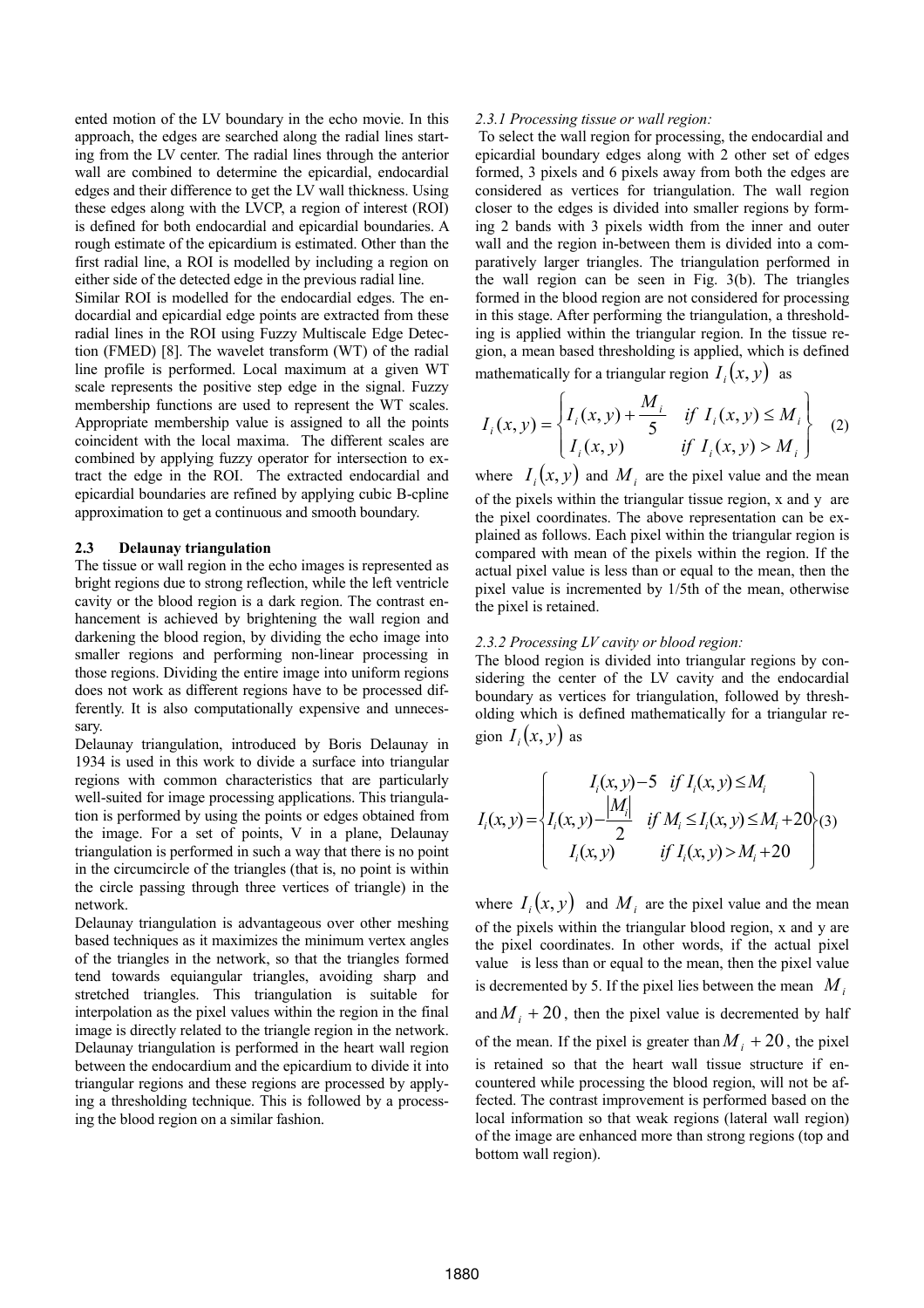The new modified image is reconstructed as follows:  $I_{\text{modified}}(x, y) = (P_1(x, y) + P_2(x, y))/2$  (4)



Fig. 3 Shows the different stages in enhancement step for the synthetic Short Axis heart image. (a) Original image with extracted LVCP and wall boundary, (b) Delaunay triangulation for only the wall region (using the extracted wall boundaries) and (c)triangulation for the blood region region (using the extracted inner wall and center)

where  $P_1(x, y)$  is the image after processing the wall region and  $P_2(x, y)$  is the image after processing the blood region in the original image. Averaging the processed images is performed to reduce the effect of incorrect modifications to the anatomical structures if an incorrect boundary is detected.

# 3. EXPERMENTAL RESULTS

This section presents experimental results of the system for automated diagnosis of abnormal wall motion. Echo images can be recorded in different views, each of which is important to identify critical parameters to evaluate different heart conditions. Here, short axis view (SA) and long axis (LA) views are considered. The echo movies are captured over a time period; to cover a complete cardiac cycle consists of an average of 25 frames. The number of the radial lines used for edge detection in one frame is empirically selected as 60. Synthetic images models and real image data are used for the experiment. Synthetic images are generated using the method used in [8] and consists of 25 frames of 400 x 400 images. The pixel value in the image varies from 0 and 128 which is defined using Rayleigh distribution with different reflectivity factor for the reflected ultrasound signal due to



Fig. 4 Synthetic Short Axis image (left) and enhanced image showing the contrast improvement (right).

- (a)  $\sigma_1/\sigma_2 = \sigma_2/\sigma_3 = 0.33$  and  $\sigma_2/\sigma_4 = 0.25$ .
- (b)  $\sigma_1/\sigma_2 = \sigma_2/\sigma_3 = 0.5$  and  $\sigma_2/\sigma_4 = 0.33$ .

blood, heart wall and tissue other than heart. A Rayleigh distribution with reflectivity factor  $\sigma$  is given as

$$
R(n) = \left(\frac{n}{\sigma^2}\right) \exp\left[-\frac{1}{2}\left(\frac{n}{\sigma}\right)^2\right]
$$
 (5)

In the first synthetic image, reflectivity factors defined in the left and right ventricular regions representing blood with  $\sigma_1=$ 20, heart wall region with  $\sigma_2$ = 40, tissue outside the heart in the two lateral regions with  $\sigma_3$ = 80 and the lung tissue outside the posterior wall region with  $\sigma_4$ = 120. The relative contrast between the regions is  $\sigma_1/\sigma_2 = \sigma_2/\sigma_3 = 0.5$  and  $\sigma_2/\sigma_4$  $= 0.33$ . For the second synthetic image, the relative contrast between the regions is  $\sigma_1/\sigma_2 = \sigma_2/\sigma_3 = 0.33$  and  $\sigma_2/\sigma_4$ 0.25.

The enhanced image results for the synthetic images are shown in Fig. 4 and the results for the real images (both SA and LA views) are shown in Fig. 5. The images on the left are the original images and the images on the right are the enhanced images. It can be seen that the contrast between the tissue and the blood region is improved and the wall region (which is of diagnostic importance) is well defined in the enhanced images. The contrast resolution (CR) between the tissue region,  $S_T$  and the blood region,  $S_B$  is measure by [12]

$$
CR = (S_T-S_B)/(S_T+S_B)
$$

where  $S_T$  is the pixel average in a small section of tissue region and  $S_B$  is the pixel average in a small section of the blood region.